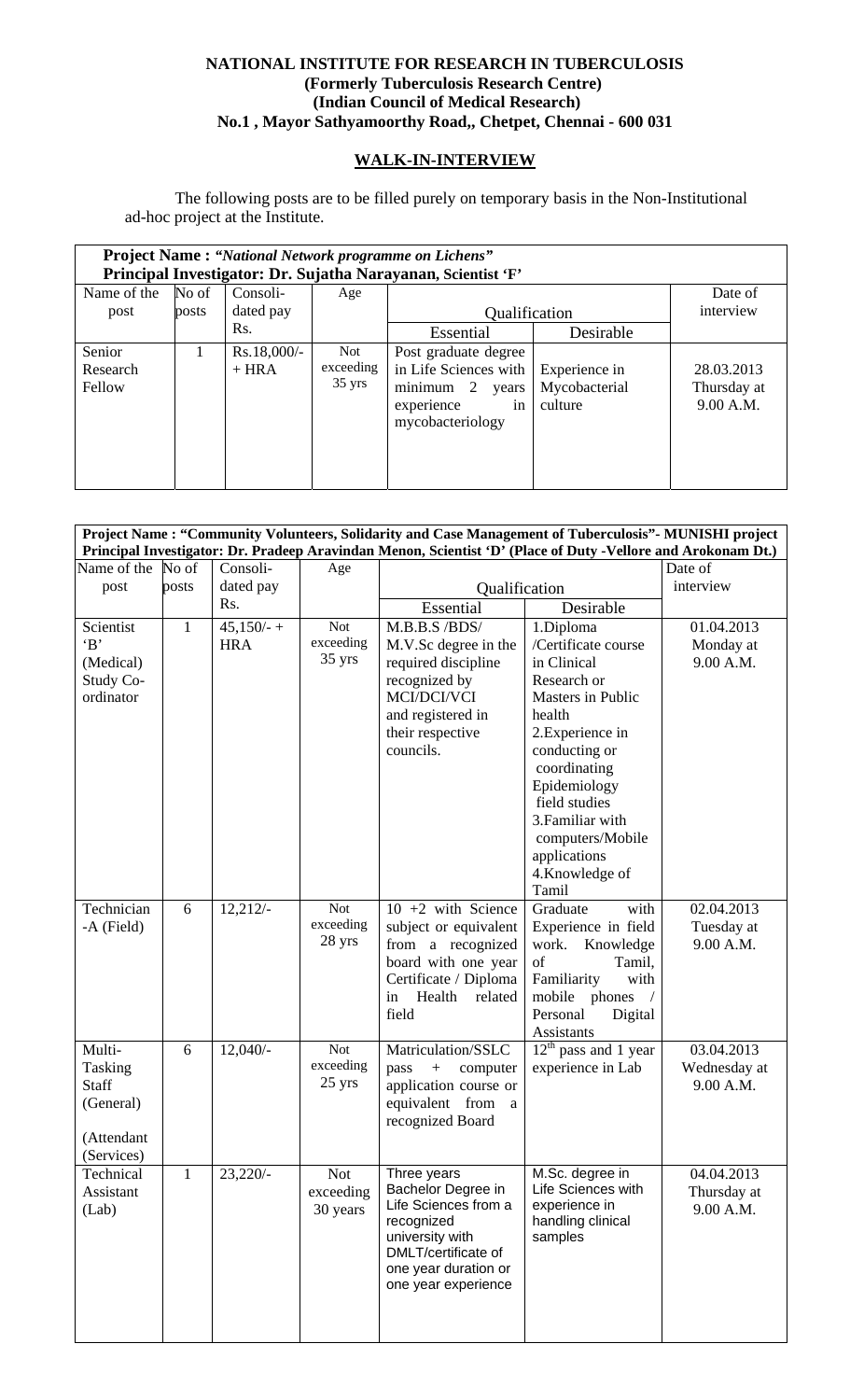| <b>Project Name: "HDL Cholesterol Gene Polymorphism"</b>       |       |            |           |                          |                             |            |  |  |
|----------------------------------------------------------------|-------|------------|-----------|--------------------------|-----------------------------|------------|--|--|
| Principal Investigator: Dr. C Padmapriyadarsini, Scientist 'E' |       |            |           |                          |                             |            |  |  |
| Name of                                                        | No of | Consoli-   | Age       |                          |                             | Date of    |  |  |
| the post                                                       | posts | dated pay  |           |                          | Qualification               | interview  |  |  |
|                                                                |       | Rs.        |           | Essential                | Desirable                   |            |  |  |
| Junior                                                         | 1     | $13,760/-$ | Not       |                          | <b>BSc</b><br>Nursing<br>or | 08.04.2013 |  |  |
| <b>Staff</b>                                                   |       |            | exceeding | with<br>10<br>2<br>$+$   | Diploma in Nursing          | Monday at  |  |  |
| <b>Nurse</b>                                                   |       |            | 28 yrs    | Physics, Chemistry,      | A<br>grade<br>from          | 9.00 A.M.  |  |  |
|                                                                |       |            |           | Mathematics<br><b>or</b> | recognised<br>insitute      |            |  |  |
|                                                                |       |            |           | Biology as Science       | and registered<br>in        |            |  |  |
|                                                                |       |            |           | subjects<br><b>or</b>    | nursing<br>Council          |            |  |  |
|                                                                |       |            |           | equivalent from a        | trained in HIV-TB           |            |  |  |
|                                                                |       |            |           | recognized<br>board      | care, Willing to work       |            |  |  |
|                                                                |       |            |           | certificate<br>with      | on and care for HIV-        |            |  |  |
|                                                                |       |            |           | course in Auxilliary     | TB<br>patients<br>in        |            |  |  |
|                                                                |       |            |           | Midwife<br>Nurse         | Vellore.                    |            |  |  |
|                                                                |       |            |           | recognized<br>from       | Knowledge of Tamil.         |            |  |  |
|                                                                |       |            |           | with 5<br>institute      | Experience of at least      |            |  |  |
|                                                                |       |            |           | years experience in      | six<br>months<br>in         |            |  |  |
|                                                                |       |            |           | recognized<br>а          | research<br>in<br>a         |            |  |  |
|                                                                |       |            |           | hopital / institute      | government                  |            |  |  |
|                                                                |       |            |           |                          | recognized Institution      |            |  |  |

| Project Name: "Second Phase of the Task-Force 'Biomedical Informatics Centre's of ICMR" |                                                                                             |                  |                  |                                         |                          |                         |  |  |  |
|-----------------------------------------------------------------------------------------|---------------------------------------------------------------------------------------------|------------------|------------------|-----------------------------------------|--------------------------|-------------------------|--|--|--|
|                                                                                         | Principal Investigator: Dr. Luke Elizabeth Hanna, Scientist 'C'<br>Date of<br>Qualification |                  |                  |                                         |                          |                         |  |  |  |
| Name of                                                                                 | N <sub>o</sub>                                                                              | Consoli          | Age              |                                         |                          | interview               |  |  |  |
| the post                                                                                | of<br>posts                                                                                 | dated<br>pay Rs. |                  | Essential                               | Desirable                |                         |  |  |  |
| Scientist                                                                               | 1                                                                                           | $38,184/-$       | <b>Not</b>       | $(i)$ 1 <sup>st</sup> class             | (i) Ph.D degree in       | 25.03.2013              |  |  |  |
| II (Non-                                                                                |                                                                                             | $+ HRA$          | exceeding        | Master's degree in                      | Life Science in          | Monday at               |  |  |  |
| medical)                                                                                |                                                                                             |                  | 40 yrs           | Life Science from a                     | recognised university    | 9.00 A.M.               |  |  |  |
|                                                                                         |                                                                                             |                  |                  | recognized                              |                          |                         |  |  |  |
|                                                                                         |                                                                                             |                  |                  | University                              | (ii) Degree / Diploma    |                         |  |  |  |
|                                                                                         |                                                                                             |                  |                  | <b>Or</b>                               | in Bioinformatics        |                         |  |  |  |
|                                                                                         |                                                                                             |                  |                  | $2nd Class M.Sc. +$                     |                          |                         |  |  |  |
|                                                                                         |                                                                                             |                  |                  | Ph.D. degree in<br>Life Science from a  | (iii) Knowledge of       |                         |  |  |  |
|                                                                                         |                                                                                             |                  |                  | recognized                              | Computer<br>Applications |                         |  |  |  |
|                                                                                         |                                                                                             |                  |                  | University                              |                          |                         |  |  |  |
|                                                                                         |                                                                                             |                  |                  | Four<br>(ii)<br>years                   |                          |                         |  |  |  |
|                                                                                         |                                                                                             |                  |                  | R&D experience in                       |                          |                         |  |  |  |
|                                                                                         |                                                                                             |                  |                  | <b>Bioinformatics</b>                   |                          |                         |  |  |  |
|                                                                                         |                                                                                             |                  |                  | after<br>obtaining                      |                          |                         |  |  |  |
|                                                                                         |                                                                                             |                  |                  | essential degree                        |                          |                         |  |  |  |
| Scientist I                                                                             | $\mathbf{1}$                                                                                | $36,120/-$       | Not<br>exceeding | 1 <sup>st</sup> class Master's          | (i) Degree / Diploma     | 26.03.2013              |  |  |  |
| (Non-<br>medical)                                                                       |                                                                                             | $+ HRA$          | 35 yrs           | degree in Life<br>Science or            | in Bioinformatics        | Tuesday at<br>9.00 A.M. |  |  |  |
|                                                                                         |                                                                                             |                  |                  | equivalent degree                       | (ii) Two years           |                         |  |  |  |
|                                                                                         |                                                                                             |                  |                  | from a recognized                       | research experience      |                         |  |  |  |
|                                                                                         |                                                                                             |                  |                  | University                              | in Bioinformatics        |                         |  |  |  |
|                                                                                         |                                                                                             |                  |                  | <b>Or</b>                               | research.                |                         |  |  |  |
|                                                                                         |                                                                                             |                  |                  | $2nd Class M.Sc. +$                     |                          |                         |  |  |  |
|                                                                                         |                                                                                             |                  |                  | Ph.D. degree in                         | (iii) Candidates who     |                         |  |  |  |
|                                                                                         |                                                                                             |                  |                  | Life Science from a                     | have submitted Ph.D      |                         |  |  |  |
|                                                                                         |                                                                                             |                  |                  | recognized<br>University                | thesis may also apply    |                         |  |  |  |
|                                                                                         |                                                                                             |                  |                  |                                         | (iv) Knowledge of        |                         |  |  |  |
|                                                                                         |                                                                                             |                  |                  |                                         | computer application     |                         |  |  |  |
| Research                                                                                | $\mathbf{1}$                                                                                | $23,220/-$       | <b>Not</b>       | Three years                             | (i) Knowledge of         | 27.03.2013              |  |  |  |
| Assistant                                                                               |                                                                                             |                  | exceeding        | Bachelor Degree in                      | Computer                 | Wednesday at            |  |  |  |
|                                                                                         |                                                                                             |                  | 30 years         | Life Sciences with<br>1 year diploma in |                          | 9.00 A.M.               |  |  |  |
|                                                                                         |                                                                                             |                  |                  | <b>Bioinformatics</b>                   | (ii) Experience in       |                         |  |  |  |
|                                                                                         |                                                                                             |                  |                  | <b>or</b>                               | database                 |                         |  |  |  |
|                                                                                         |                                                                                             |                  |                  | 1 year research                         | development              |                         |  |  |  |
|                                                                                         |                                                                                             |                  |                  | experience in<br><b>Bioinformatics</b>  |                          |                         |  |  |  |
| Attendant                                                                               | $\mathbf{1}$                                                                                | $12,040/-$       | <b>Not</b>       | Matriculation/                          | Working experience       | 03.04.2013              |  |  |  |
| (Services)                                                                              |                                                                                             |                  | exceeding        | <b>SSLC</b><br>pass<br>$+$              | in a research lab.       | Wednesday at            |  |  |  |
| (General)                                                                               |                                                                                             |                  | 25 yrs           | computer                                |                          | 9.00 A.M.               |  |  |  |
|                                                                                         |                                                                                             |                  |                  | application course                      |                          |                         |  |  |  |
|                                                                                         |                                                                                             |                  |                  | or equivalent from                      |                          |                         |  |  |  |
|                                                                                         |                                                                                             |                  |                  | a recognized Board                      |                          |                         |  |  |  |
|                                                                                         |                                                                                             |                  |                  |                                         |                          |                         |  |  |  |
|                                                                                         |                                                                                             |                  |                  |                                         |                          |                         |  |  |  |